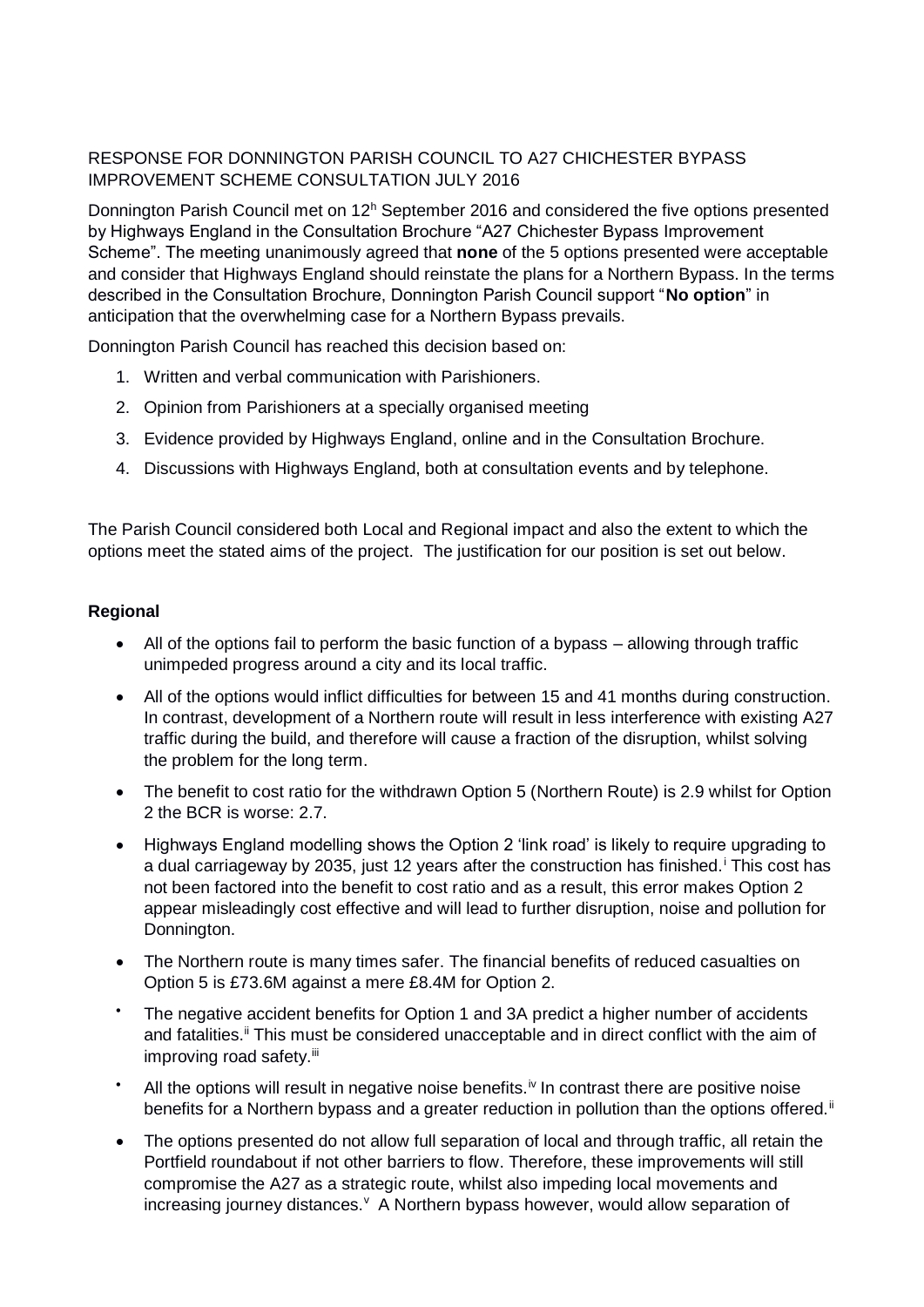through traffic, therefore achieving an unobstructed strategic route.

• It is not clear that induced demand has been adequately considered by Highways England.

## **Local**

- Four out of the five options restrict access to the A27 at the Stockbridge junction. This will create needless additional traffic on the A27, encourage rat running of vehicles trying to join/leave the A27 in the right direction and drive traffic wanting to go eastbound / access Donnington from the A27 into Chichester City itself. This does not meet the stated objective of improving connectivity with local roads, and instead by restricting access will do the opposite and drive needless traffic onto the local network.
- Four out of the five options will result in a deterioration in the air quality at the Stockbridge junction, which is already a designated Air Quality Management Area (AQMA) Therefore, these options are in direct opposition of the stated aim to address existing AQMAs.
- All of the options inflict significant disruption on the Parish during the development phase, yet offer little or no long term benefits to the Parish itself.
- The available data in the consultation material shows little consideration for pedestrian and cyclists crossing the A27. In particular, there is limited segregation between cyclists/pedestrians and traffic.
- Four out of the five options force traffic for the Witterings beach to take convoluted routes, and direct the traffic unnecessarily into the city centre due to restricted movements at junctions.
- Option 2 in particular would be detrimental for the Parish. It would:
	- o Dissect the Parish and change its character forever.
	- o Destroy 20 dwellings.
	- $\circ$  Destroy Stockbridge House, a listed building unique to the Parish and to Chichester.
	- $\circ$  Destroy the ambiance of Canal South of the Parish, a Site of Nature Conservation importance. It would be a scar on the view painted from Poyntz Bridge by Turner.
	- o It will impose a noisy and unsightly flyover on the Parish.
	- $\circ$  Create a new road over agricultural land in the Parish, permanently harming Chichester Harbour's Area of Outstanding Nature Beauty.
	- $\circ$  Inadequate consideration has been given to the impact of the level crossing at Chichester Railway Station. This will create delays and tailbacks to the new flyover.
	- $\circ$  Overall, option 2 would be a travesty, subjecting Donnington to the noise and pollution of being so close to the A27, but without the benefit of the ability to access this strategic regional road, without first completing a convoluted journey away from the desired direction of travel.

It cannot be overstated how strong opinion is in Donnington. Two meetings have been held in the Parish regarding this issue. One attracted 170 attendees, the other 300. At both meetings support was overwhelming for 'No Option' and in favour of a Northern Route. The turnout and consistency of opinion are considered by the Parish Council to be exceptional.

As discussed above, none of the proposed options meet the stated aims of the Chichester Bypass Scheme as set out in the Consultation Brochure.